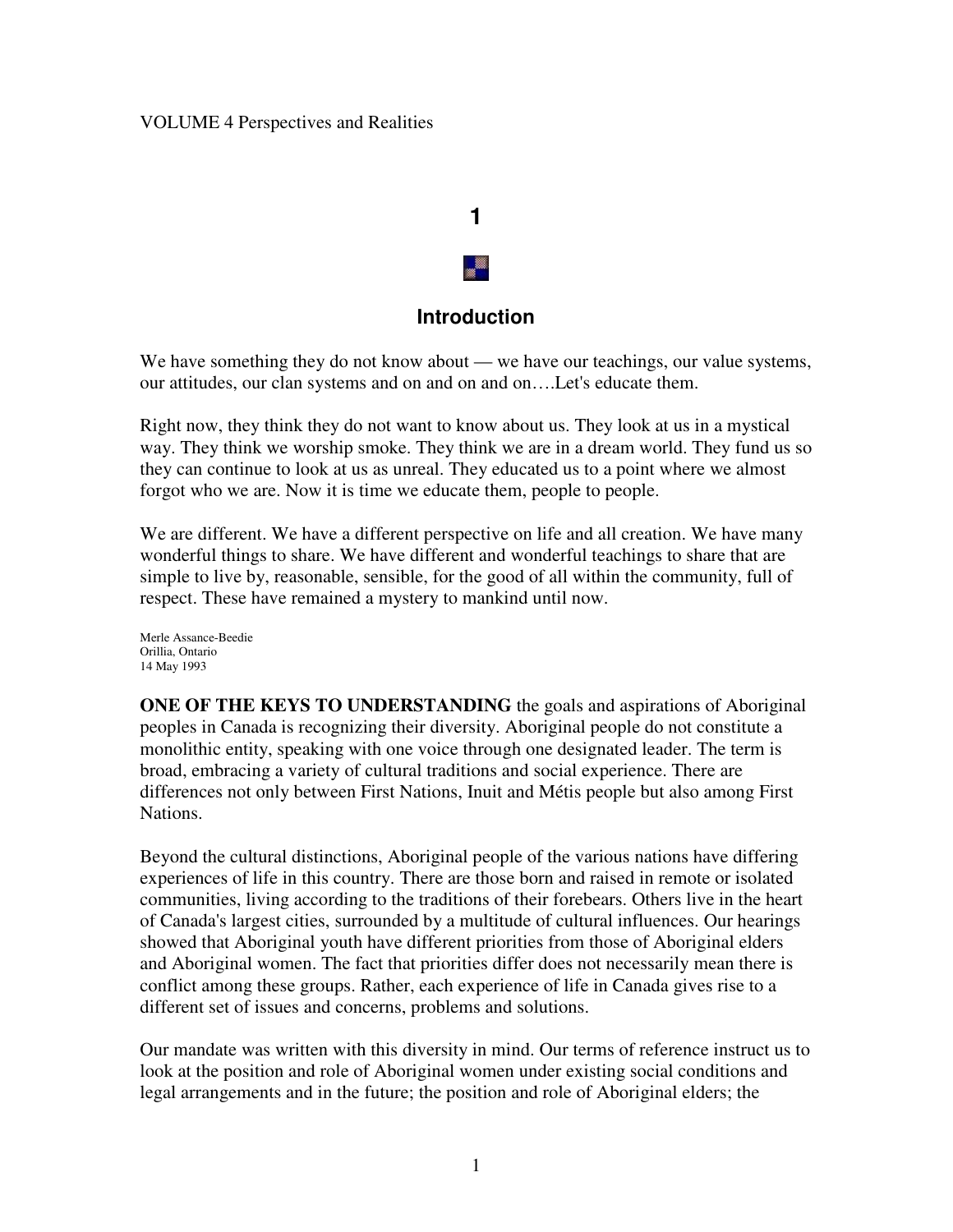situation of Aboriginal youth; the constitutional and legal position of Métis people and First Nations people living off-reserve; and the difficulties specific to Aboriginal people who live in the North. Our task was also to study and make concrete recommendations to improve the quality of life for Aboriginal people living in cities.

In this volume, our goal is to give voice to the diversity of Aboriginal peoples and the diversity of the Aboriginal experience in Canada. We do this by highlighting their various perspectives and by showing how the issues identified in our mandate appear from these perspectives.

By 'perspective' we mean the way individuals see themselves in relation to the world around them and the issues that come to matter to those individuals. A perspective provides a particular insight into the relative importance of things, shaped by experience. It is a world view and, as such, transcends single, specific issues. A perspective provides the framework through which an individual approaches all issues.

The perspectives we identify come from careful listening to the many people who spoke to us. The distinct voices that emerge are those of Aboriginal women, elders, youth, Métis people, people living in the North, and Aboriginal people living in urban areas. The careful reader will realize that, even within these perspectives, there is diversity of opinion. Groups are made up of individuals, and individuals do not always agree. Where there is a range of opinion, we try to provide the spectrum. Our task here is to answer these questions: What matters most to this group? Why does it matter? And what should be done to address these concerns?

We are not simply regrouping issues and recommendations from preceding volumes. Our intent is to provide another dimension to the issues. Where appropriate, we direct readers to other chapters or volumes for a more detailed discussion of specific issues. In all chapters in this volume, the major themes arise from what was said at the hearings, what emerged from the briefs we received from groups and individuals across the country, and what our research program revealed. Where appropriate, we offer recommendations.

## **1. Women's Perspectives**

We have been told by Aboriginal people that all things — creation, life — begin with women. All the issues mentioned in our terms of reference have a fundamental impact on women, and women are involved in all the perspectives identified here. We place their perspective at the beginning of this volume.

The concerns of Aboriginal women are an integral part of our approach to every area of our mandate and thus can be found throughout our report and other Commission documents. Here we focus specifically on issues of importance raised by Aboriginal women and the problems and the solutions they identified. The need for healing is a recurring theme for Aboriginal women. Healing will bring about the full inclusion of Aboriginal women in all areas of Aboriginal society. For many Aboriginal women and,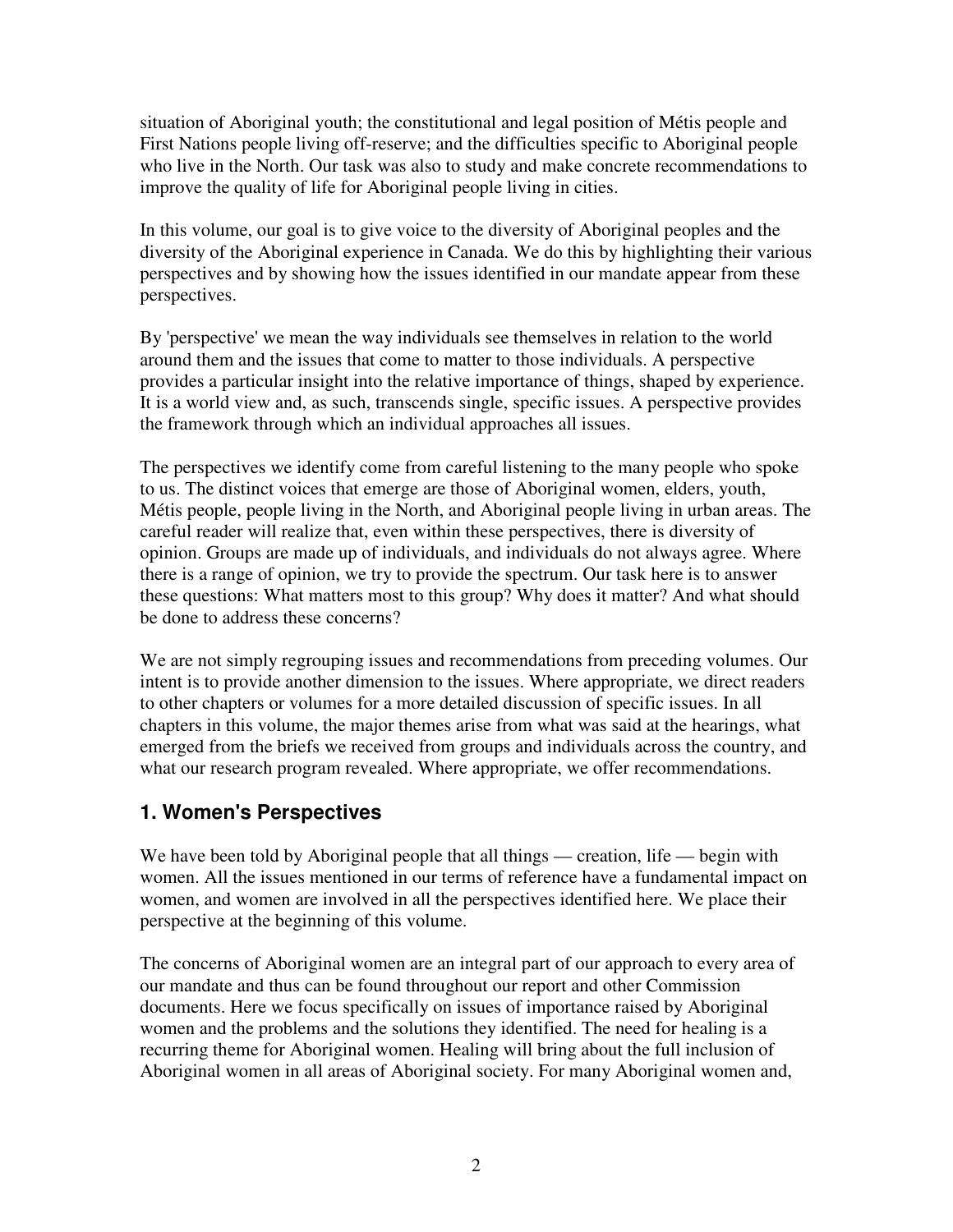indeed, for many Aboriginal people, healing is a necessary first step in rebuilding their nations.

# **2. Elders' Perspectives**

The elders represent another way of seeing the world. Their perspective and their understanding of Canada have much to contribute to discussions of future relationships in this country.

Elders in Aboriginal communities are those recognized and respected for knowing, living and teaching the traditional knowledge. They see the world through the eyes of the ancestors and interpret the contemporary world through lessons passed down through generations. Their wisdom is transferred to young people who seek their teachings. The elders are a living bridge between the past and the present. They also provide a vision for the future, a vision grounded in tradition and informed by the experience of living on the land, safeguarding and disseminating knowledge gained over centuries.

Elders have much to contribute in the quest for self-determination and a better relationship among all Canadians. They are educators in the broadest sense of the word. In all areas of our mandate — from health to education, from justice to lands and resources — there is a place for the elders.

The elders are willing to share if we are willing to listen. We hope to do justice to their words.

## **3. Youth Perspectives**

Aboriginal youth are in the unique position of coping with the legacies of a colonial past while keeping a hopeful eye on the future — their future.

More than half of all Aboriginal people in Canada are under the age of 25. Our recommendations are forward-looking, often intended for the long term. It is youth who will take the necessary steps to renew the relationship between Canada's Aboriginal and non-Aboriginal people. At present, their circumstances give cause for concern — too many youth are dropping out of school, attempting and committing suicide, abusing substances. These youth must struggle to find a place for themselves as Aboriginal people in the modern world. Some have been victims of physical, sexual or psychological abuse; all have experienced the effects of systemic racism. We have been told of instances where the youth of a community have tried to take the initiative, only to find themselves excluded in the development of decisions that directly affect their lives.

But youth have demonstrated incredible resilience in the face of these obstacles. They have sustained their hope and their drive to ensure a better future for themselves and their communities.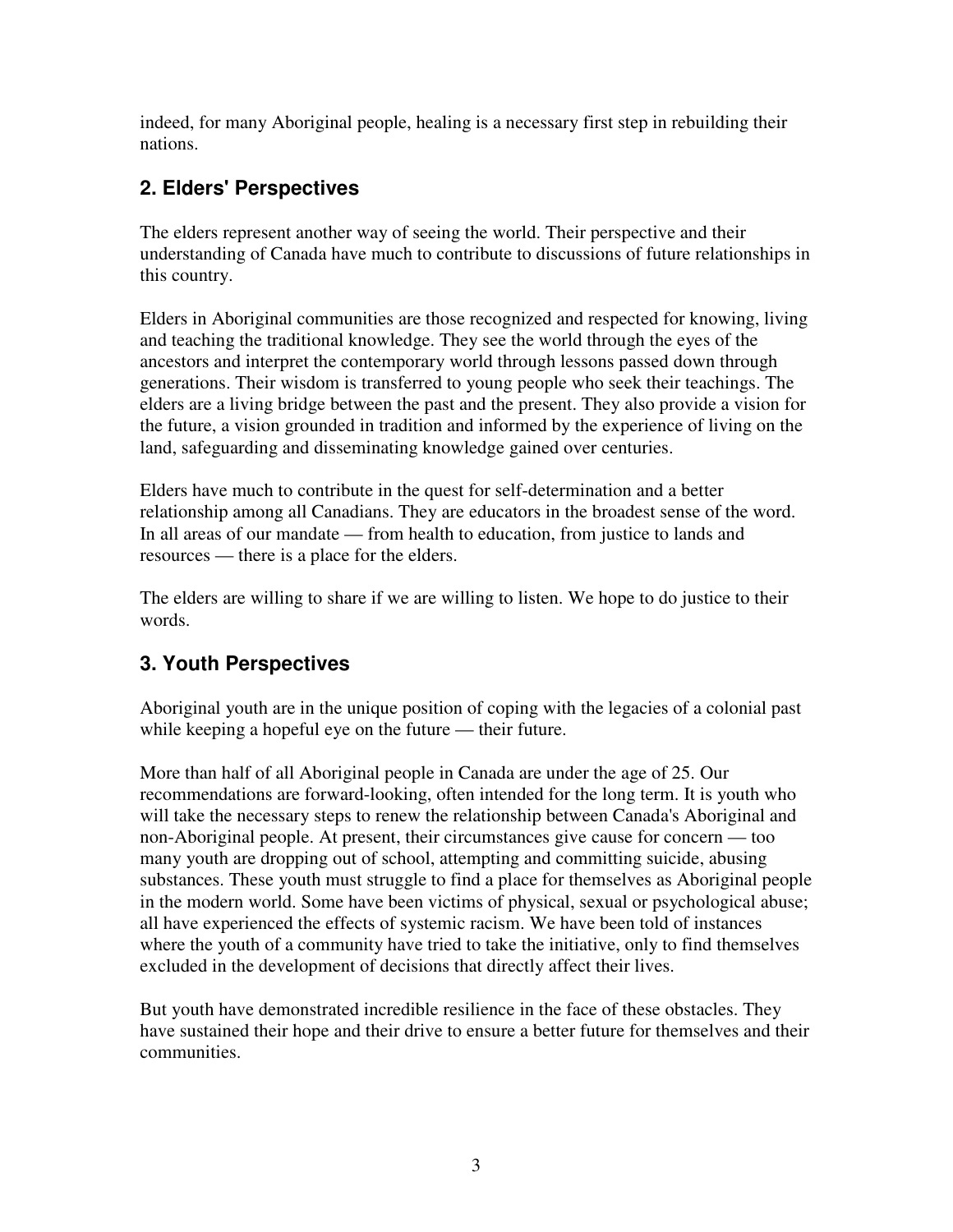More and more young people are gaining a strong sense of pride as Aboriginal people. They want to learn their peoples' traditional values, beliefs and practices and to have a say in their future. They tell us that programs and initiatives developed for them without their input have not worked and never will. Aboriginal youth are looking for empowerment, and in many ways, they are beginning to empower themselves.

## **4. Métis Perspectives**

There are profound and persistent misunderstandings about Métis people, misunderstandings that extend to both the identity of Métis people and their rights as Aboriginal people. In some cases, they have even been subject to misunderstanding or rejection by other Aboriginal people.

We believe that in presenting Métis perspectives we can contribute to greater public awareness and understanding of Métis people and their aspirations. Their life experience in Canada, politically and socially, is markedly different from that of First Nations and Inuit. Their rights, ignored and abused for generations, are in urgent need of recognition and restoration.

As one of the Aboriginal peoples of Canada, Métis people want to be recognized as having their own unique cultural and political traditions. They are seeking nation-tonation relationships with Canada. As with other Aboriginal peoples, land and selfdetermination are central issues. Métis people are seeking to build their own institutions and organizations based on the foundation of their culture.

## **5. Northern Perspectives**

The North is a unique area of Canada — not just geographically but politically and socially as well — as a region where Aboriginal people often constitute a majority. Across the North, Aboriginal people make up a large enough proportion of the population to exert a strong political influence.

Apart from a few scattered wage employment centres, Aboriginal ways of earning a living, of making decisions and of using the environment have influenced the non-Aboriginal people who have come to the North. Together, Aboriginal and non-Aboriginal northerners have developed distinctive forms of governance based on Aboriginal and European traditions. They face distinct economic and environmental challenges. In our chapter on the North, we explain what is different about northern Canada and offer some recommendations concerning the challenges unique to northern Aboriginal peoples.

We address specific issues of concern to Inuit. All their communities are in the North, yet Inuit also live beyond Canadian borders. They are part of a larger circumpolar population, with relations in Russia, Alaska and Greenland. They are people of the North, an area that has shaped their culture and perspective.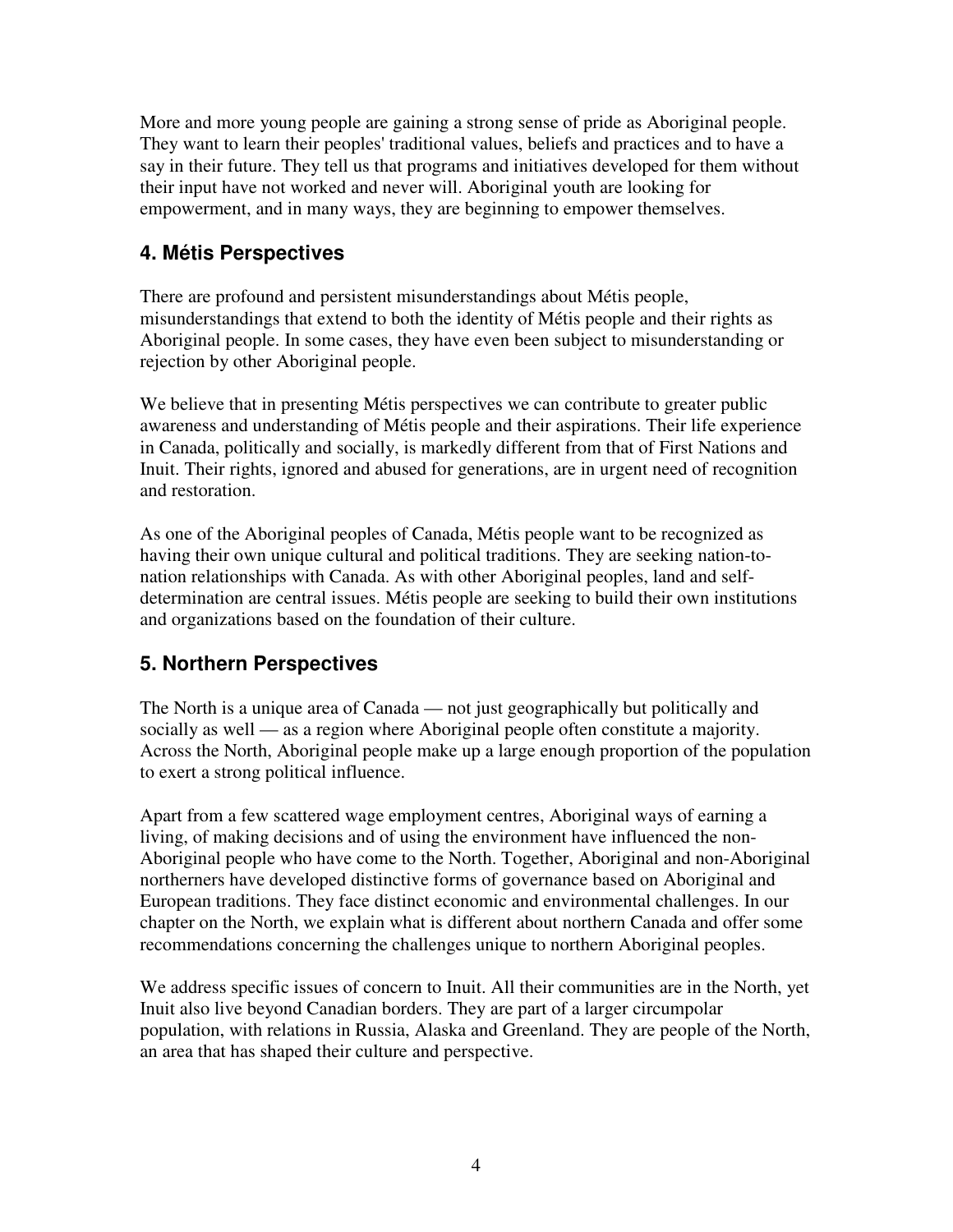In some instances, Inuit share the same struggles confronting all Aboriginal peoples in Canada. But their historical relationship with Canada is different from that of First Nations and Métis peoples, giving rise to their own unique issues. Too often policies developed to meet the needs of other Aboriginal peoples have been applied to Inuit, sometimes with devastating consequences. Inuit are involved in major political developments in northern Canada, such as the creation of the new territory of Nunavut in the eastern Northwest Territories, Nunavik in northern Quebec, and the implementation of self-government for the Inuvialuit in the western Arctic. Inuit wish to move forward without losing sight of the past, of their history, language and culture.

For some, the North is merely a matter of geography. We have found that it is also a distinct social, political and cultural terrain.

## **6. Urban Perspectives**

The migration of Aboriginal people to urban centres is a relatively recent phenomenon. Today, about half of all Aboriginal people live in cities or towns. The urbanization of Aboriginal people raises significant policy issues. Yet the issues of rural, band-based First Nations have dominated the public debate and allocation of financial resources since the beginning of relations between Aboriginal and non-Aboriginal governments.

Some urban Aboriginal people feel caught between two worlds. They are physically and socially removed from their Aboriginal communities and unrecognized in their urban neighbourhoods. The issues confronting urban Aboriginal people — governance, access to culturally appropriate services, cultural identity and intercultural relationships — have been woefully neglected by Canadian governments and Aboriginal authorities in the past.

Many Aboriginal people in urban areas want to live in a way that allows them to understand and express their culture. In the chapter on urban perspectives, we focus on the most pressing issues facing urban Aboriginal people and offer recommendations to address these concerns.

We hope this volume will give non-Aboriginal readers an appreciation and understanding of the diversity of Aboriginal perspectives and experience in Canada. We want to make it clear why we are a royal commission on Aboriginal 'peoples', not Aboriginal 'people'. Recognizing this plurality is the first step toward understanding who Aboriginal peoples are and what their visions are for the future.

We hope Aboriginal readers will see something of themselves reflected in these pages, that they will hear echoes of the voices of brothers and sisters, grandmothers and grandfathers, and, equally important, that voices will emerge that they had not heard before, voices of those who have travelled different paths.

Aboriginal people told the Commission that all of us — Aboriginal and non-Aboriginal — can learn from one another. We must bridge the gap between peoples of different nations and different traditions, using the building blocks of understanding, empathy and